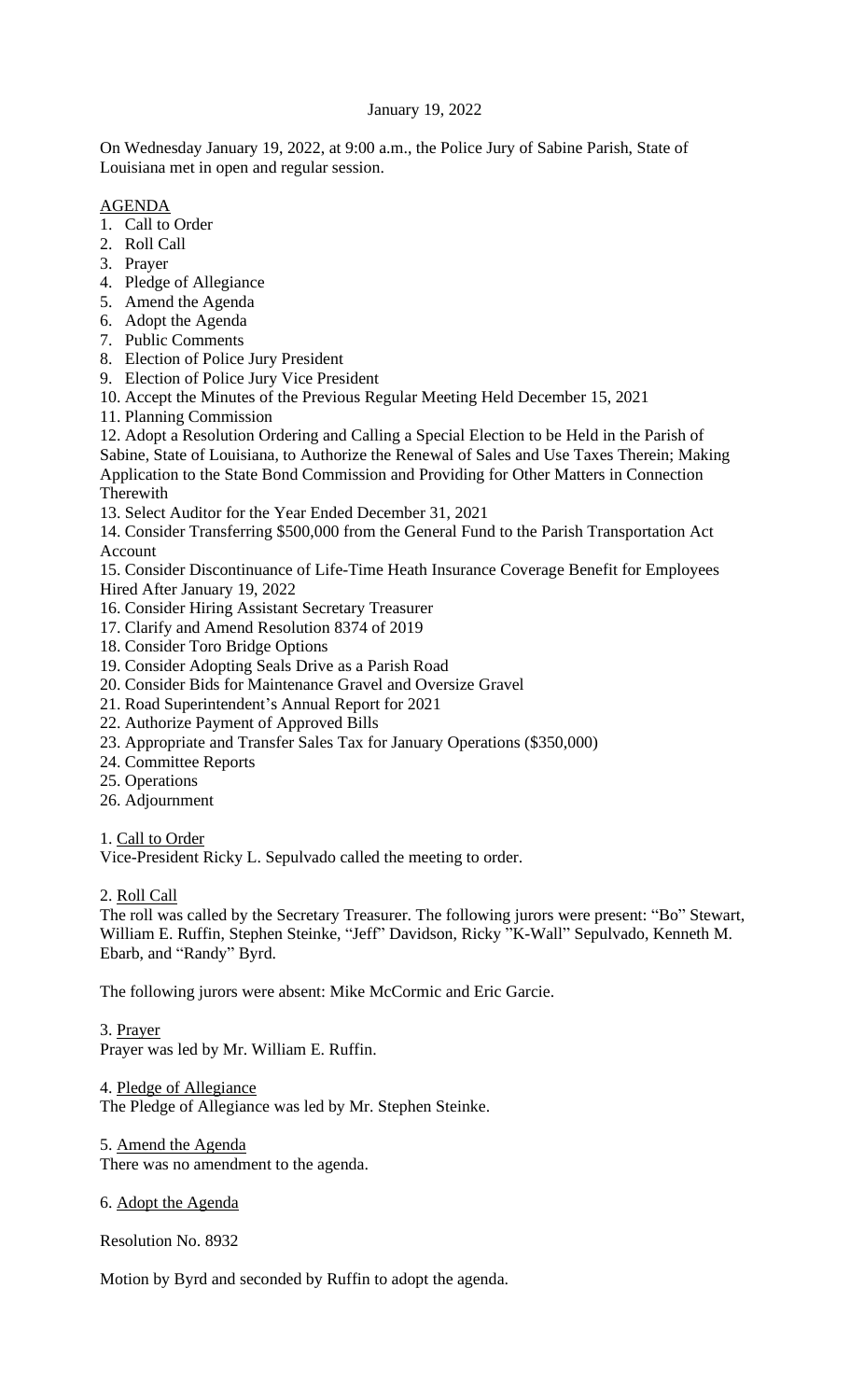This resolution having been submitted to a vote; the vote thereon was as follows:

Yeas: 7 - Stewart, Ruffin, Steinke, Davidson, Sepulvado, Ebarb, and Byrd

Nays: 0

Abstain: 0

Absent: 2 – McCormic and Garcie

# 7. Public Comments

Police Jury Vice-President, Ricky L. Sepulvado, allowed a period of public comment on any item on the agenda. Mr. Sepulvado advised everyone that they would be allowed to comment later during the meeting on particular agenda items, if they desire.

Mr. Everett Hebert addressed the Jury and inquired about the striping of asphalted roads within the Parish. Mr. Hebert noted that the striping of roads was a public safety issue.

Road Superintendent Bobby Hughes reported that two roads, Cypress Bend and Carter's Ferry Road, are scheduled for striping during 2022, if grant funds are received.

Mr. Sepulvado requested that the striping of Parish roads be referred to the Road and Shop Committee so that costs and other pertinent information can be accumulated.

Resolution No. 8933

Motion by Stewart and seconded by Steinke to refer consideration of striping asphalt roads within the Parish to the Road and Shop Committee.

This resolution having been submitted to a vote; the vote thereon was as follows:

Yeas: 7 - Stewart, Ruffin, Steinke, Davidson, Sepulvado, Ebarb, and Byrd

Nays: 0

Abstain: 0

Absent: 2 – McCormic and Garcie

8. Election of Police Jury President

Police Jury Vice-President Ricky L. Sepulvado opened the floor for nominations for President of the Police Jury.

Ruffin, seconded by Steinke, nominated Ricky L. Sepulvado as President of the Sabine Parish Police Jury.

Resolution No. 8934

Motion by Stewart and seconded by Byrd for nominations for President of the Police Jury to cease and for Mr. Sepulvado to be elected President.

This resolution having been submitted to a vote; the vote thereon was as follows:

Yeas: 7 - Stewart, Ruffin, Davidson, Steinke, Sepulvado, Ebarb, and Byrd

Nays: 0

Abstain: 0

Absent: 2 – McCormic and Garcie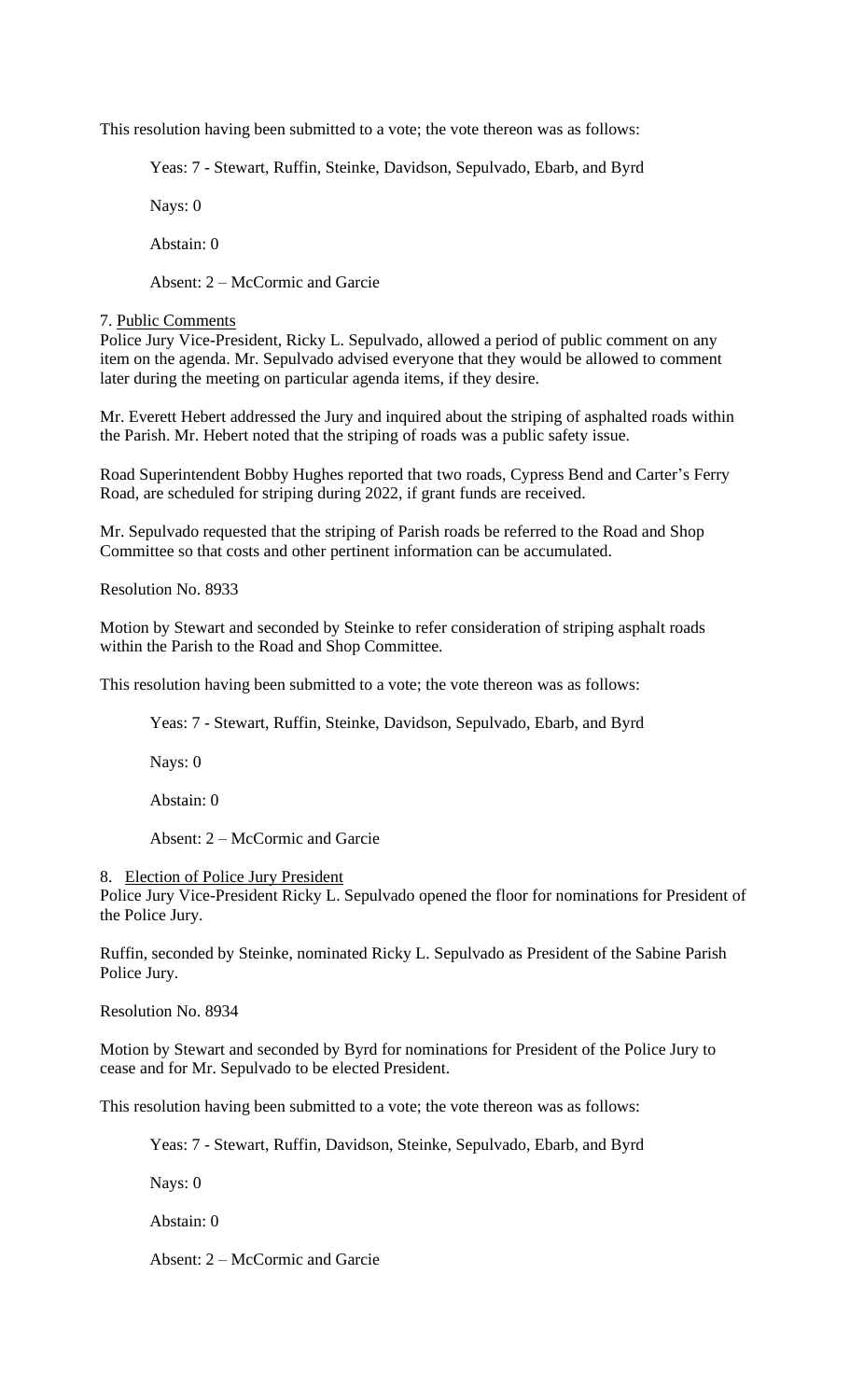9. Election of Jury Vice President

Police Jury President Sepulvado opened the floor for nominations for Vice-President of the Police Jury.

Ebarb, seconded by Byrd, nominated Stephen Steinke as Vice-President of the Sabine Parish Police Jury.

Resolution No. 8935

Motion by Ebarb and seconded by Byrd for nominations for Vice-President of the Police Jury to cease and for Mr. Steinke to be elected Vice-President.

This resolution having been submitted to a vote; the vote thereon was as follows:

Yeas: 7 - Stewart, Ruffin, Davidson, Steinke, Sepulvado, Ebarb, and Byrd

Nays: 0

Abstain: 0

Absent: 2 - McCormic and Garcie

10. Accept the Minutes of the Previous Regular Meeting Held December 15, 2021 All police jurors have previously been provided a written copy of the minutes of the regular meeting held December 15, 2021.

Resolution No. 8936

Motion by Stewart and seconded by Ruffin to accept the minutes of the regular meeting held December 15, 2021.

This resolution having been submitted to a vote; the vote thereon was as follows:

Yeas: 7 - Stewart, Ruffin, Steinke, Davidson, Sepulvado, Ebarb, and Byrd

Nays: 0

Abstain: 0

Absent: 2 – McCormic and Garcie

11. Planning Commission

No member of the Sabine Parish Planning Commission was in attendance.

12. Adopt a Resolution Ordering and Calling a Special Election to be Held in the Parish of Sabine, State of Louisiana, to Authorize the Renewal of Sales and Use Taxes Therein; Making Application to the State Bond Commission and Providing for Other Matters in Connection Therewith

Resolution No. 8937

The following resolution was offered by Ruffin and seconded by Ebarb:

# **RESOLUTION**

A resolution ordering and calling a special election to be held in the Parish of Sabine, State of Louisiana, to authorize the renewal of sales and use taxes therein; making application to the State Bond Commission and providing for other matters in connection therewith.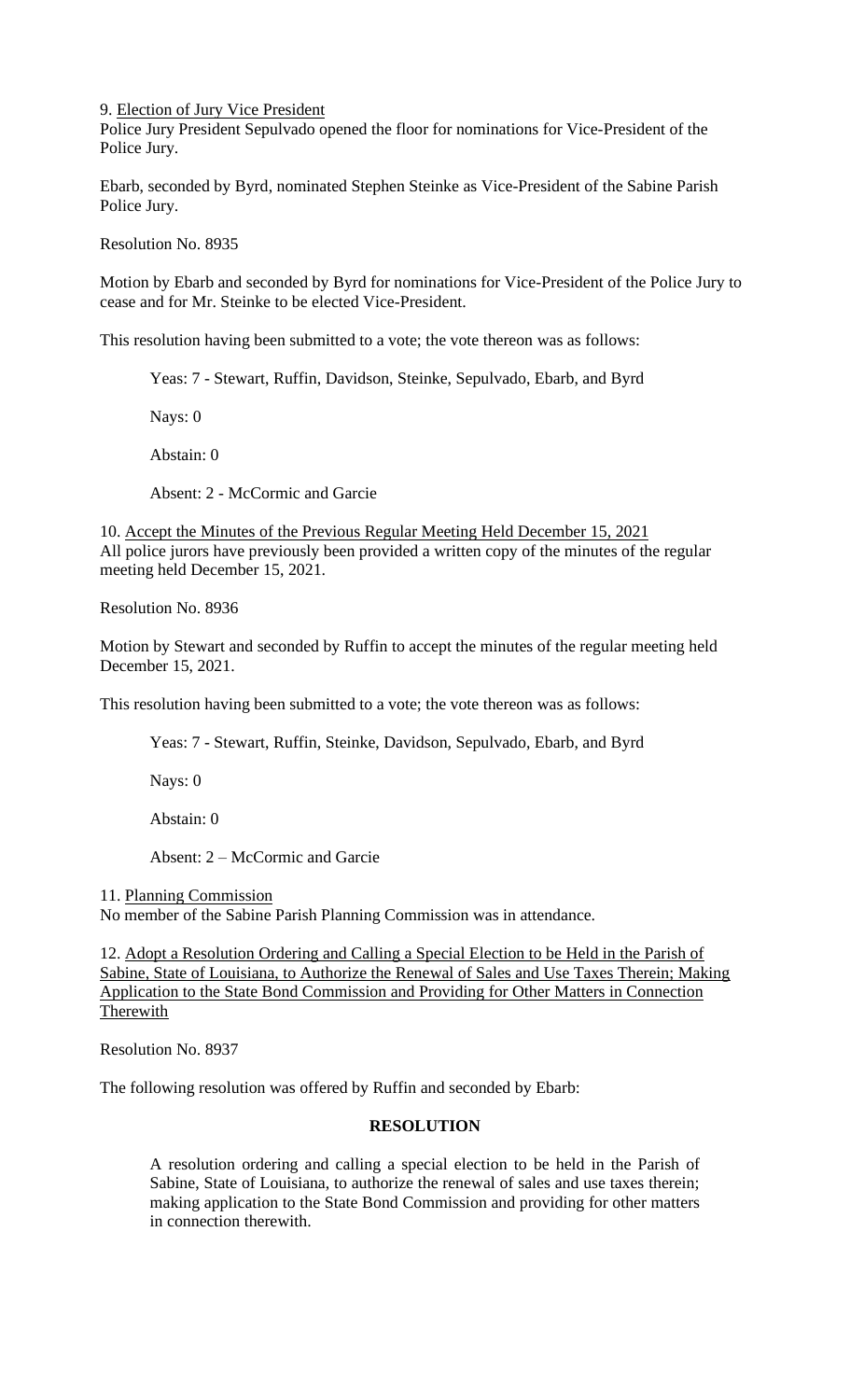BE IT RESOLVED by the Police Jury of the Parish of Sabine, State of Louisiana (the "Governing Authority"), acting as the governing authority of the Parish of Sabine, State of Louisiana (the "Parish"), that:

SECTION 1. Election Call. Subject to the approval of the State Bond Commission, and under the authority conferred by the Constitution of the State of Louisiana of 1974, including Article VI, Section 29 thereof, the applicable provisions of the Louisiana Election Code, and other constitutional and statutory authority, a special election is hereby called and ordered to be held in the Parish on **SATURDAY, APRIL 30, 2022**, between the hours of seven o'clock (7:00) a.m. and eight o'clock (8:00) p.m., in accordance with the provisions of La. R.S. 18:541, and at the said election there shall be submitted to all registered voters qualified and entitled to vote at the said election under the Constitution and laws of this State and the Constitution of the United States, the following propositions, to-wit:

#### PROPOSITION NO. 1 OF 2 (SALES TAX RENEWAL)

Shall the Parish of Sabine, State of Louisiana (the "Parish"), under the provisions of Article VI, Section 29 of the Constitution of the State of Louisiana of 1974, and other constitutional and statutory authority, be authorized to continue to levy and collect a tax of one-fourth of one percent  $(1/4%)$  (the "Tax") upon the sale at retail, the use, the lease or rental, the consumption, and the storage for use or consumption, of tangible personal property and on sales of services in the Parish, all as defined by law (an estimated \$1,332,000 reasonably expected at this time to be collected from the levy of the Tax for an entire year), for a period of ten (10) years, commencing October 1, 2023 and ending September 30, 2033, with the avails or proceeds of the Tax (after paying reasonable and necessary costs of collecting and administering the Tax), to be dedicated for the purpose of providing funds for administering, acquiring, constructing, improving, maintaining, supporting and operating authorized activities, services, programs and/or facilities of/for and by the Sabine Council on Aging, Inc. and its branches, including the costs of acquiring land and any capital improvements therefor?

> PROPOSITION NO. 2 OF 2 (SALES TAX RENEWAL)

Shall the Parish of Sabine, State of Louisiana (the "Parish"), under the provisions of Article VI, Section 29 of the Constitution of the State of Louisiana of 1974, and other constitutional and statutory authority, be authorized to continue to levy and collect, a tax of one percent (1%) (the "Tax") for a period of ten (10) years, commencing August 1, 2024 and ending July 31, 2034, upon the sale at retail, the use, the lease or rental, the consumption and storage for use or consumption of tangible personal property and on sales of services in the Parish (an estimated \$5,325,000 reasonably expected at this time to be collected from the levy of the Tax for an entire year), all as presently defined by law, with the proceeds thereof (after paying the reasonable and necessary costs and expenses of collecting and administering the Tax), to be dedicated and used for establishing, constructing, acquiring, maintaining, improving and operating a solid waste collection and disposal system for the Parish, with the balance of the proceeds remaining in each year to be used for establishing, constructing, maintaining and improving roads and bridges in the Parish?

SECTION 2. Publication of Notice of Election. A Notice of Special Election shall be published in the official journal of the Parish once a week for four consecutive weeks, with the first publication to be made not less than forty-five (45) days nor more than ninety (90) days prior to the date of the election, which Notice shall be substantially in the form attached hereto as "Exhibit A" and incorporated herein by reference the same as if it were set forth herein in full.

Notwithstanding the foregoing, prior to the publication of the Notice of Election, the President is authorized and directed to make any amendments to the foregoing propositions that may be required to comply with any state or federal regulatory agencies.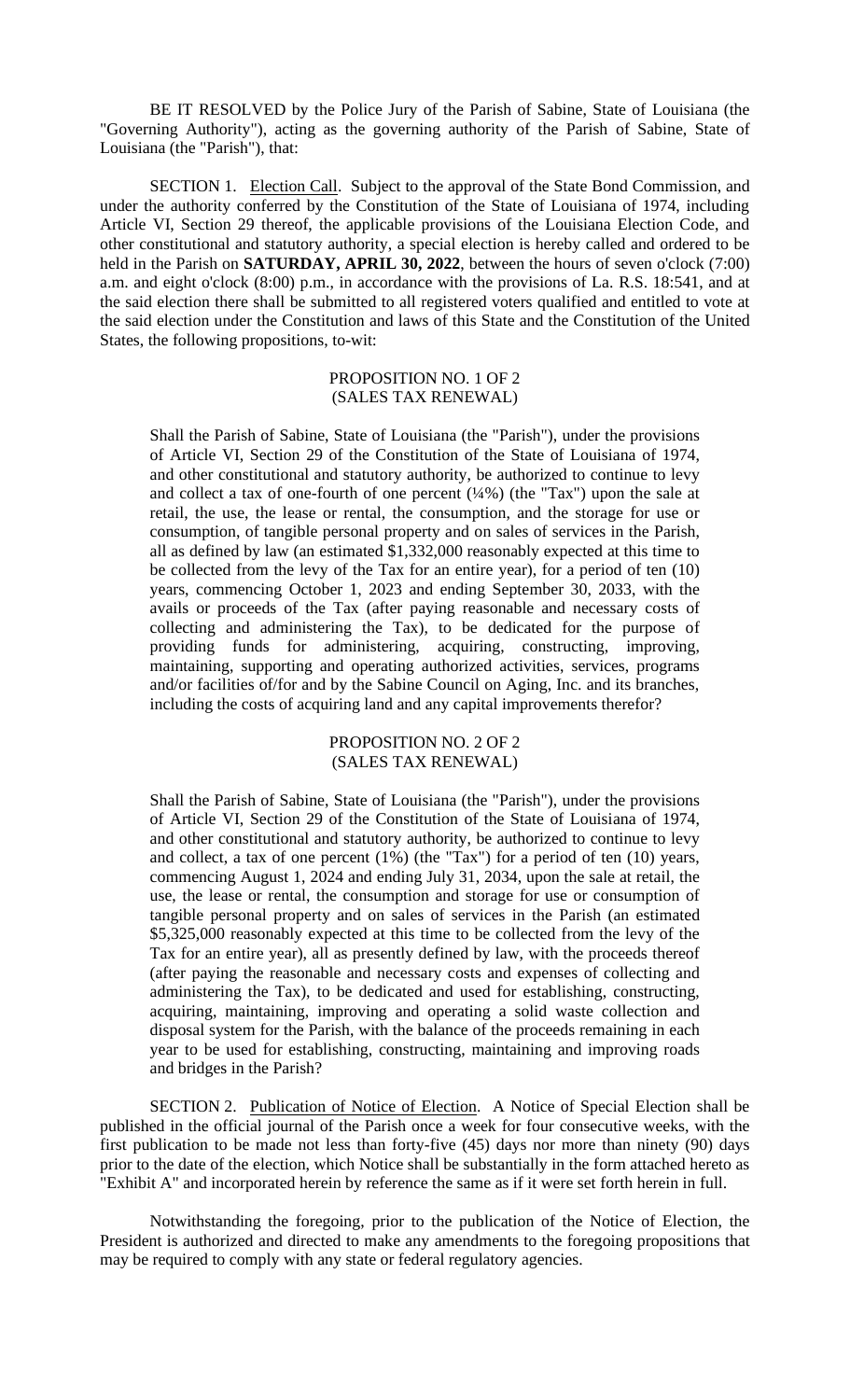SECTION 3. Canvass. This Governing Authority shall meet at its regular meeting place, the Police Jury Room of the Courthouse, 400 Capitol Street, Many, Louisiana, on **WEDNESDAY, JUNE 15, 2022**, at **NINE O'CLOCK (9:00) A.M.**, and shall then and there in open and public session proceed to examine and canvass the returns and declare the result of the said special election.

SECTION 4. Polling Places. The polling places for the precincts in the Parish are hereby designated as the polling places at which to hold the said election, and the Commissioners-in-Charge and Commissioners, respectively, will be the same persons as those designated in accordance with law.

SECTION 5. Election Commissioners; Voting Machines. The officers designated to serve as Commissioners-in-Charge and Commissioners pursuant to Section 4 hereof, or such substitutes therefor as may be selected and designated in accordance with La. R.S. 18:1287, shall hold the said special election as herein provided, and shall make due returns of said election for the meeting of the Governing Authority to be held as provided in Section 3 hereof. All registered voters in the Parish will be entitled to vote at the special election, and voting machines shall be used.

SECTION 6. Authorization of Officers. The Secretary-Treasurer of the Governing Authority is hereby empowered, authorized and directed to arrange for and to furnish to said election officers in ample time for the holding of said election, the necessary equipment, forms and other paraphernalia essential to the proper holding of said election and the President and/or Secretary-Treasurer of the Governing Authority are further authorized, empowered and directed to take any and all further action required by State and/or Federal law to arrange for the election.

SECTION 7. Furnishing Election Call to Election Officials. Certified copies of this resolution shall be forwarded to the Secretary of State, the Clerk of Court and *Ex-Officio* Parish Custodian of Voting Machines of Sabine Parish and the Registrar of Voters of Sabine Parish, as notification of the special election, in order that each may prepare for said election and perform their respective functions as required by law.

SECTION 8. Application to State Bond Commission. Application is made to the State Bond Commission for consent and authority to hold the special election as herein provided, and in the event said election carries for further consent and authority to continue to levy and collect the sales and use taxes provided for therein. A certified copy of this resolution shall be forwarded to the State Bond Commission on behalf of this Governing Authority, together with a letter requesting the prompt consideration and approval of this application.

This resolution having been submitted to a vote, the vote thereon was as follows:

YEAS: 6 – Stewart, Ruffin, Davidson, Sepulvado, Ebarb, and Byrd

NAYS: 1 - Steinke

ABSENT: 2 – McCormic and Garcie

And the resolution was declared adopted on this, the 19<sup>th</sup> day of January 2022.

s/William E. Weatherford s/Ricky L. Sepulvado William E. Weatherford Ricky L. Sepulvado Secretary-Treasurer President

# **EXHIBIT "A"**

### NOTICE OF SPECIAL ELECTION

Pursuant to the provisions of a resolution adopted by the Police Jury of the Parish of Sabine, State of Louisiana (the "Governing Authority"), acting as the governing authority of the Parish of Sabine, State of Louisiana (the "Parish"), on January 19, 2022, NOTICE IS HEREBY GIVEN that a special election will be held within the Parish on **SATURDAY, APRIL 30, 2022**, and that at the said election there will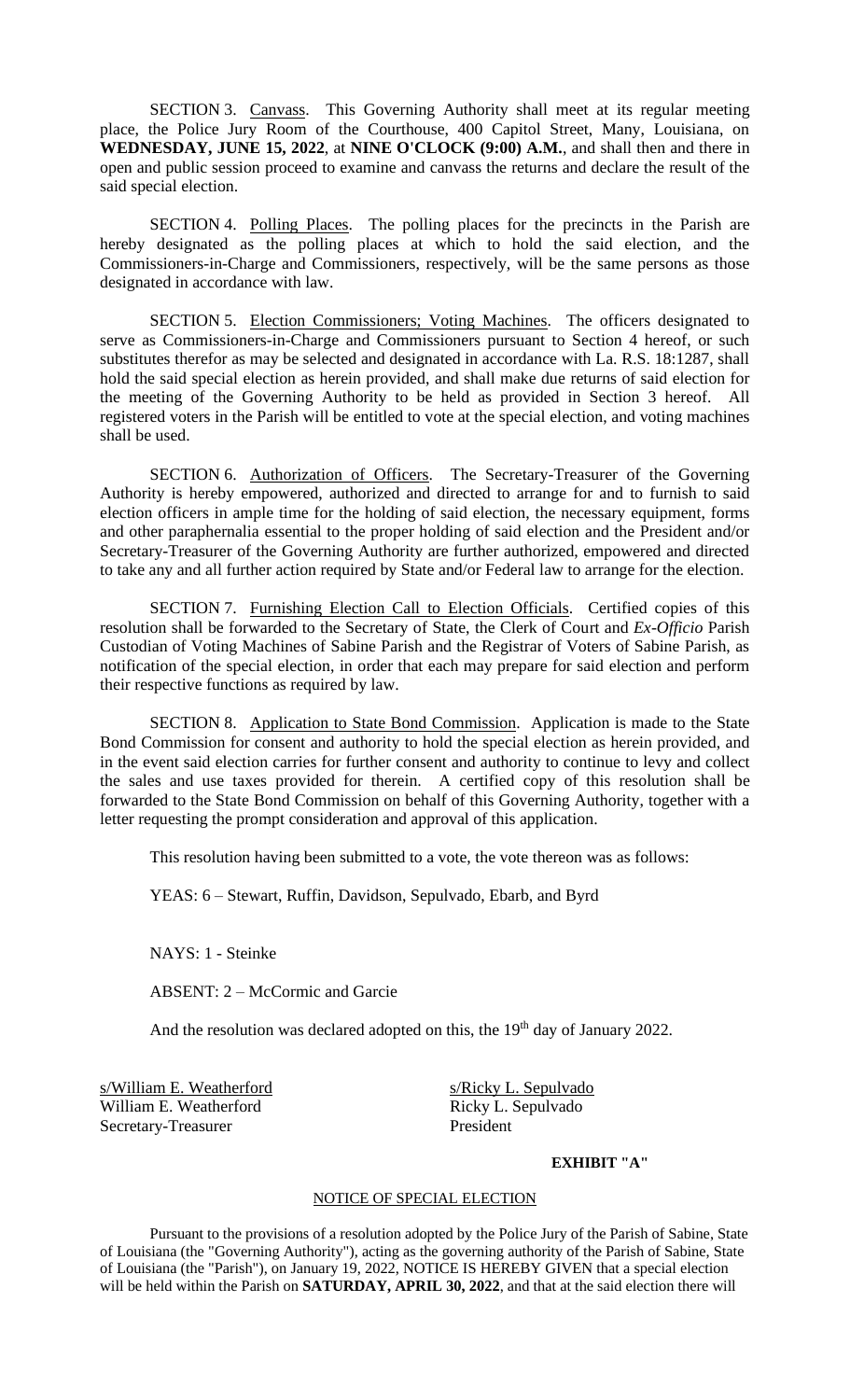be submitted to all registered voters in the Parish qualified and entitled to vote at the said election under the Constitution and Laws of the State of Louisiana and the Constitution of the United States, the following propositions, to-wit:

### PROPOSITION NO. 1 OF 2 (SALES TAX RENEWAL)

Shall the Parish of Sabine, State of Louisiana (the "Parish"), under the provisions of Article VI, Section 29 of the Constitution of the State of Louisiana of 1974, and other constitutional and statutory authority, be authorized to continue to levy and collect a tax of one-fourth of one percent (¼%) (the "Tax") upon the sale at retail, the use, the lease or rental, the consumption, and the storage for use or consumption, of tangible personal property and on sales of services in the Parish, all as defined by law (an estimated \$1,332,000 reasonably expected at this time to be collected from the levy of the Tax for an entire year), for a period of ten (10) years, commencing October 1, 2023 and ending September 30, 2033, with the avails or proceeds of the Tax (after paying reasonable and necessary costs of collecting and administering the Tax), to be dedicated for the purpose of providing funds for administering, acquiring, constructing, improving, maintaining, supporting and operating authorized activities, services, programs and/or facilities of/for and by the Sabine Council on Aging, Inc. and its branches, including the costs of acquiring land and any capital improvements therefor?

#### PROPOSITION NO. 2 OF 2 (SALES TAX RENEWAL)

Shall the Parish of Sabine, State of Louisiana (the "Parish"), under the provisions of Article VI, Section 29 of the Constitution of the State of Louisiana of 1974, and other constitutional and statutory authority, be authorized to continue to levy and collect, a tax of one percent (1%) (the "Tax") for a period of ten (10) years, commencing August 1, 2024 and ending July 31, 2034, upon the sale at retail, the use, the lease or rental, the consumption and storage for use or consumption of tangible personal property and on sales of services in the Parish (an estimated \$5,325,000 reasonably expected at this time to be collected from the levy of the Tax for an entire year), all as presently defined by law, with the proceeds thereof (after paying the reasonable and necessary costs and expenses of collecting and administering the Tax), to be dedicated and used for establishing, constructing, acquiring, maintaining, improving and operating a solid waste collection and disposal system for the Parish, with the balance of the proceeds remaining in each year to be used for establishing, constructing, maintaining and improving roads and bridges in the Parish?

Said special election will be held at each and every polling place in the Parish of Sabine, which polls will open at seven o'clock (7:00) a.m. and close at eight o'clock (8:00) p.m., in accordance with the provisions of La. R.S. 18:541.

The polling places at the precincts in the Parish are hereby designated as the polling places at which to hold the said election, and the Commissioners-in-Charge and Commissioners, respectively, shall be those persons designated according to law.

The estimated cost of this election as determined by the Secretary of State based upon the provisions of Chapter 8-A of Title 18 and actual costs of similar elections is \$43,000.

The said special election will be held in accordance with the applicable provisions of Chapter 5, Chapter 6-A and Chapter 6-B of Title 18 of the Louisiana Revised Statutes of 1950, as amended, and other constitutional and statutory authority, and the officers appointed to hold the said election, as provided in this Notice of Special Election, or such substitutes therefor as may be selected and designated in accordance with La. R.S. 18:1287, will make due returns thereof to said Governing Authority, and NOTICE IS HEREBY FURTHER GIVEN that the Governing Authority will meet at its regular meeting place, the Police Jury Room of the Courthouse, 400 Capitol Street, Many, Louisiana, on **WEDNESDAY, JUNE 15, 2022**, at **NINE O'CLOCK (9:00) A.M.**, and shall then and there in open and public session proceed to examine and canvass the returns and declare the result of the said special election. All registered voters of the Parish are entitled to vote at said special election and voting machines will be used.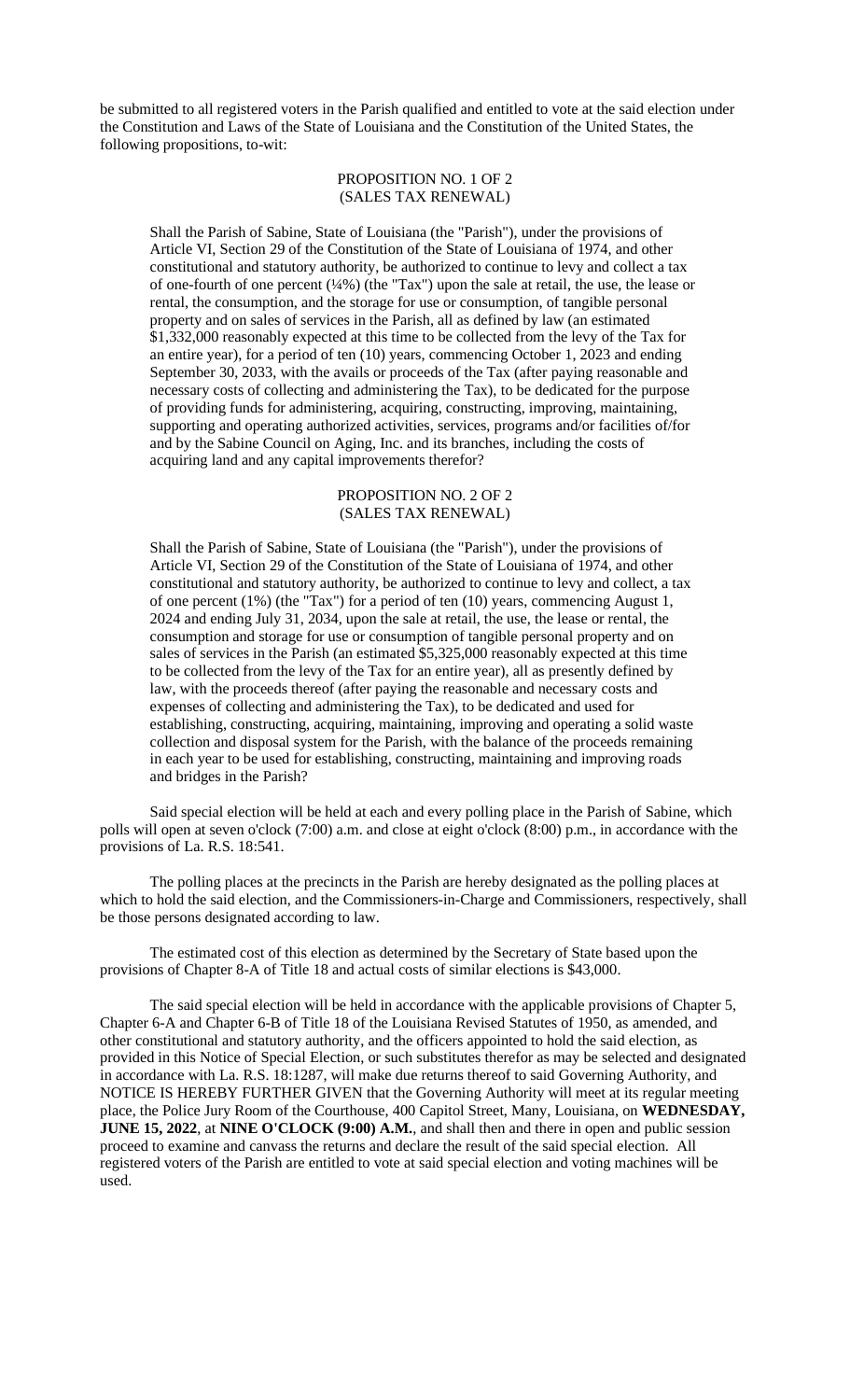THUS DONE AND SIGNED at Many, Louisiana, on this, the 19<sup>th</sup> day of January, 2022.

ATTEST:

s/Ricky L. Sepulvado Ricky L. Sepulvado President

s/William E. Weatherford William E. Weatherford Secretary-Treasurer

### 13. Select Auditor for the Year Ended December 31, 2021

The Sabine Parish Police Jury has requested proposals from several Certified Public Accounting firms to perform the financial audit of the Police Jury for the year ended December 31, 2021.

The following firms responded to the request for proposals

| Firm                          | <b>Expected Fee</b> |
|-------------------------------|---------------------|
| Kolder, Slaven & Company, LLC | \$60,980            |
| Carr, Riggs & Ingram          | \$63,250            |
| Rozier, McKay & Willis        | \$42,500            |
| Oestriecher & Company, CPA's  | \$52,500            |

Secretary Treasurer Weatherford has interviewed representatives of these firms and reviewed their proposals. He recommended accepting the proposal from Rozier, McKay & Willis.

Resolution No. 8938

Motion by Ruffin and seconded by Davidson to accept the proposal of Rozier, McKay & Willis to perform the primary government financial audit and supplemental procedures for the Sabine Parish Police Jury for the year ended December 31, 2021.

This resolution having been submitted to a vote; the vote thereon was as follows:

Yeas: 7 - Stewart, Ruffin, Steinke, Davidson, Sepulvado, Ebarb, and Byrd

Nays: 0

Abstain: 0

Absent: 2 – McCormic and Garcie

14. Consider Transferring \$500,000 from the General Fund to the Parish Transportation Act Account

Resolution No. 8939

Motion by Ebarb and seconded by Stewart to approve and authorize the transfer of \$500,000 from the General Fund to the Parish Transportation Act Account.

This resolution having been submitted to a vote; the vote thereon was as follows:

Yeas: 7 - Stewart, Ruffin, Steinke, Davidson, Sepulvado, Ebarb, and Byrd

Nays: 0

Abstain: 0

Absent: 2 – McCormic and Garcie

15. Consider Discontinuance of Life-Time Heath Insurance Coverage Benefit for Employees Hired After January 19, 2022

Mr. Ebarb, Chairman of the Personnel Committee, addressed the Police Jury.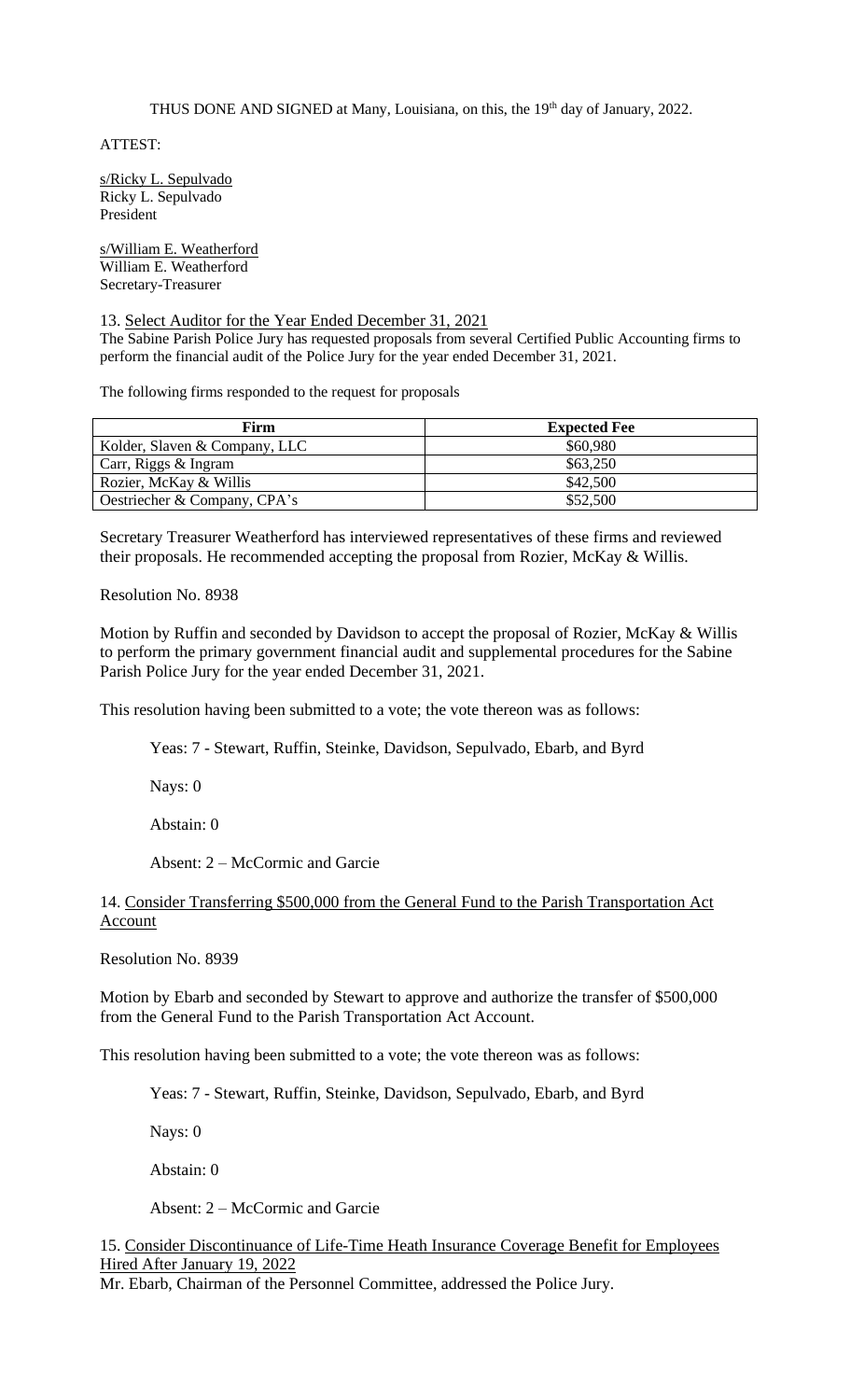Currently, Police Jury Resolution No. 6931, adopted December 21, 2011, provides, at no cost, full coverage health insurance for the life of the retiree and/or surviving spouse if the employee retires with at least twenty-five (25) years of service and has participated in the Parish's medical coverage plan for at least five (5) years at the time of retirement.

As of December 31, 2020, the actuarially determined liability arising from providing employees health insurance was \$5,561,888. Discontinuance of the life-time health insurance benefit for retired employees will reduce this liability.

Resolution No. 8940

Motion by Steinke and seconded by Ebarb:

WHEREAS, the Sabine Parish Police Jury currently provides full coverage health insurance, at no cost, for the life of the retiree and/or surviving spouse if the employee retires with at least twenty-five (25) years of service and has participated in the Parish's medical coverage plan for at least five (5) years at the time of retirement, and

WHEREAS, this life-time health insurance benefit significantly contributes to annual insurance expenditures and the liability of the Police Jury for Other Post Employment Benefits

NOW THEREFORE BE IT RESOLVED, that the benefit of full coverage health insurance for the life of the retiree and/or surviving spouse be discontinued for employees hired subsequent to January 19, 2022, and

BE IT FURTHER RESOLVED, that the benefit of full coverage health insurance for the life of the retiree and/or surviving spouse be continued for employees hired on or before January 19, 2022.

This resolution having been submitted to a vote; the vote thereon was as follows:

Yeas: 5 - Steinke, Davidson, Sepulvado, Ebarb, and Byrd

Nays: 2 - Stewart and Ruffin

Abstain: 0

Absent: 2 – McCormic and Garcie

16. Consider Hiring Assistant Secretary Treasurer

Mr. Ebarb, Chairman of the Personnel Committee, addressed the Police Jury. He noted that the workload of the Secretary Treasurer has significantly increased during the last two years. He reported that the Personnel Committee recommended abolishing the administrative assistant position and establishing a position for an assistant secretary treasurer. This individual would be trained by the secretary treasurer and would be responsible for all duties performed by the secretary treasurer in his absence.

Resolution No. 8941

Motion by Davidson and seconded by Steinke:

WHEREAS, the workload of the Secretary Treasurer has significantly increased during the last two years, and

WHEREAS, the Personnel Committee recommends creating a position of Assistant Secretary Treasurer, and

WHEREAS, the position of Administrative Assistant has been vacated by the transfer of the employee previously holding that position.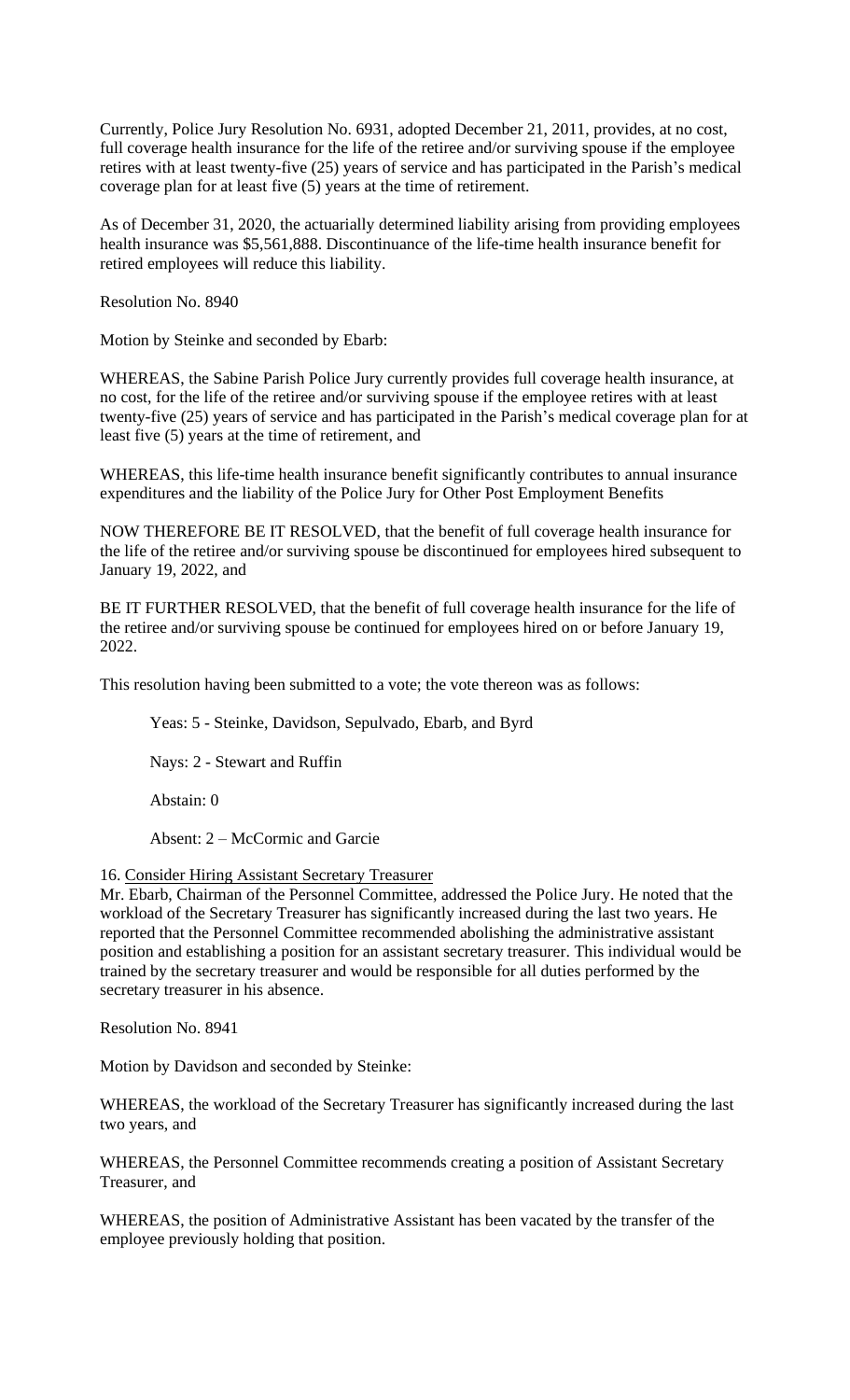NOW THEREFORE BE IT RESOLVED, that the position of Assistant Secretary Treasurer is hereby authorized and established, and

BE IT FURTHER RESOLVED, that the position of Administrative Assistant be abolished, and

BE IT FURTHER RESOLVED, that the Personnel Committee and the Secretary Treasurer are hereby authorized to develop job requirements and required qualifications for the position of Assistant Secretary Treasurer, and

BE IT FURTHER RESOLVED, that the Personnel Committee and the Secretary Treasurer are hereby authorized to advertise for applicants for the position of Assistant Secretary Treasurer utilizing whatever media or means as they determine is appropriate.

This resolution having been submitted to a vote; the vote thereon was as follows:

Yeas: 7 - Stewart, Ruffin, Steinke, Davidson, Sepulvado, Ebarb, and Byrd

Nays: 0

Abstain: 0

Absent: 2 – McCormic and Garcie

#### 17. Clarify and Amend Resolution 8374 of 2019

Mr. Bobby Hughes, Road Superintendent, presented a copy of Resolution No. 8374 of 2019 to the jurors. He noted that this resolution had been previously discussed and he requested clarification of the intent of the resolution.

There was a brief discussion concerning the resolution and the consensus of the Jury was that the Road Superintendent has the authority to hire and fire employees under his supervision. No further action was taken on this matter.

18. Consider Toro Bridge Options

Road Superintendent Hughes presented the Jury three options available to close the Toro Creek bridge:

Option 1: Leave the bridge as is and remove it from the Parish Bridge Inventory after five years.

Option 2: Remove a span of the bridge and take it out of inventory immediately.

Option 3: Enter a cooperative endeavor agreement with the state whereby the state will remove all spans of the bridge at no cost to the Parish but leave the pilings. The Parish can remove the pilings at its convenience.

Mr. Stewart voiced concern about closing the bridge. He recommended a fourth option which would rebuild the bridge. Representative Schamerhorn stated that he would try to obtain funding from the State of Louisiana to rebuild the bridge.

Resolution No. 8942

Motion by Steinke and seconded by Byrd to table consideration of the Toro Creek Bridge until it is determined whether state aid is available for replacement of the bridge.

This resolution having been submitted to a vote; the vote thereon was as follows:

Yeas: 7 - Stewart, Ruffin, Steinke, Davidson, Sepulvado, Ebarb, and Byrd

Nays: 0

Abstain: 0

Absent: 2 – McCormic and Garcie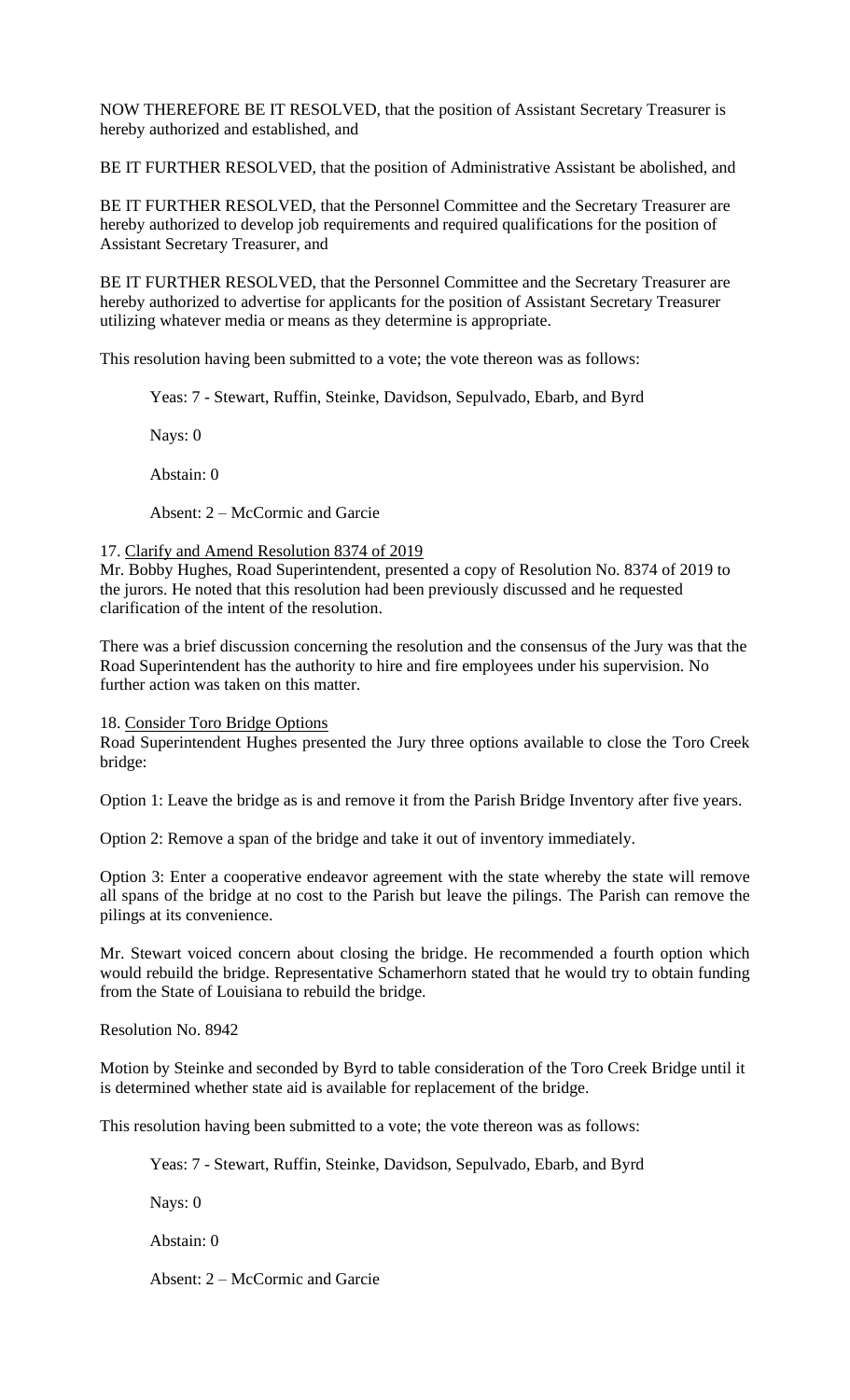19. Consider Adopting Seals Drive as a Parish Road

Resolution No. 8943

Motion by Ebarb and seconded by Davidson to adopt Seals Drive, located in Ward 8 (Road District 19), into the parish road system.

This resolution having been submitted to a vote; the vote thereon was as follows:

Yeas: 7 - Stewart, Ruffin, Steinke, Davidson, Sepulvado, Ebarb, and Byrd

Nays: 0

Abstain: 0

Absent: 2 – McCormic and Garcie

20. Consider Bids for Maintenance Gravel and Oversize Gravel The Sabine Parish Police Jury received bids for maintenance gravel and oversize gravel until 10:00 a.m. on January 14, 2022, at which time the bids were opened and publicly read aloud.

One bid was received as follows:

| <b>Bidder</b>       | <b>Material</b>    | <b>Bid Price</b>               |
|---------------------|--------------------|--------------------------------|
| Larry Grayson & Son | Gravel-Maintenance | Delivered-Florien - \$31.00    |
| Trucking, LLC       |                    | per ton                        |
|                     |                    | Delivered - Many - \$31.00 per |
|                     |                    | Ton                            |
|                     |                    | Delivered-Pleasant Hill -      |
|                     |                    | \$32.00 per ton                |
|                     |                    | Delivered-Zwolle - \$32.00     |
|                     |                    | per ton                        |
| Larry Grayson & Son | Gravel - Oversized | Delivered-Florien - \$34.00    |
| Trucking, LLC       |                    | per ton                        |
|                     |                    | Delivered - Many - \$34.00 per |
|                     |                    | Ton                            |
|                     |                    | Delivered-Pleasant Hill -      |
|                     |                    | \$35.00 per ton                |
|                     |                    | Delivered- Zwolle - \$35.00    |
|                     |                    | per ton                        |

Resolution No. 8944

Motion by Byrd and seconded by Davidson to accept the bid from Larry Grayson & Son Trucking, LLC for Maintenance gravel and oversize gravel as presented below:

| <b>Bidder</b>       | <b>Material</b>    | <b>Bid Price</b>               |
|---------------------|--------------------|--------------------------------|
| Larry Grayson & Son | Gravel-Maintenance | Delivered-Florien - \$31.00    |
| Trucking, LLC       |                    | per ton                        |
|                     |                    | Delivered - Many - \$31.00 per |
|                     |                    | Ton                            |
|                     |                    | Delivered-Pleasant Hill -      |
|                     |                    | \$32.00 per ton                |
|                     |                    | Delivered- Zwolle - \$32.00    |
|                     |                    | per ton                        |
| Larry Grayson & Son | Gravel - Oversized | Delivered-Florien - \$34.00    |
| Trucking, LLC       |                    | per ton                        |
|                     |                    | Delivered - Many - \$34.00 per |
|                     |                    | Ton                            |
|                     |                    | Delivered-Pleasant Hill -      |
|                     |                    | \$35.00 per ton                |
|                     |                    | Delivered-Zwolle - \$35.00     |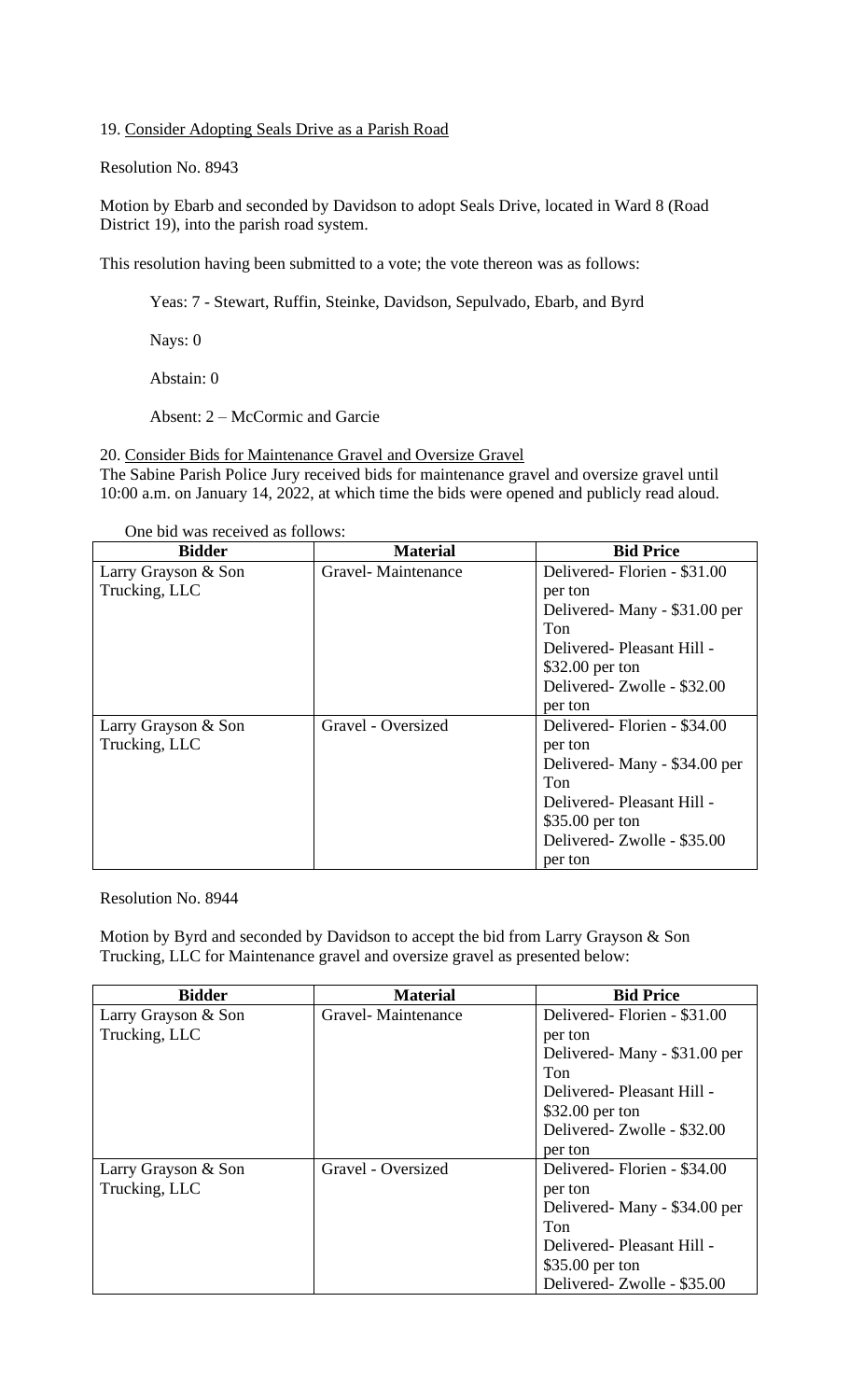|  |  |  | - |
|--|--|--|---|
|--|--|--|---|

This resolution having been submitted to a vote; the vote thereon was as follows:

Yeas: 7 - Stewart, Ruffin, Steinke, Davidson, Sepulvado, Ebarb, and Byrd

Nays: 0

Abstain: 0

Absent: 2 – McCormic and Garcie

21. Road Superintendent's Annual Report for 2021

Mr. Bobby Hughes, Road Superintendent, presented his annual report for 2021 to the Jury.

Mr. Hughes reported that the road department processed 787 work orders received from residents of the parish. He noted that over \$795,000 for road damage during 2021 with \$757,865 being collected from oil and gas and pipeline companies. He informed the jury that approximately 14.8 road miles of asphalt paving material was laid during the year.

22. Authorize Payment of Approved Bills

Resolution No. 8945

Motion by Ruffin and seconded by Davidson to pay the approved bills.

This resolution having been submitted to a vote; the vote thereon was as follows:

Yeas: 7 - Stewart, Ruffin, Steinke, Davidson, Sepulvado, Ebarb, and Byrd

Nays: 0

Abstain: 0

Absent: 2 – McCormic and Garcie

23. Appropriate and Transfer Sales Tax for January Operations (\$350,000)

Resolution No. 8946

Motion by Davidson and seconded by Ruffin to appropriate and transfer \$350,000.00 from the Sales Tax Fund to the Parish-wide Transportation Fund for January 2022 operations.

This resolution having been submitted to a vote; the vote thereon was as follows:

Yeas: 7 - Stewart, Ruffin, Steinke, Davidson, Sepulvado, Ebarb, and Byrd

Nays: 0

Abstain: 0

Absent: 2 – McCormic and Garcie

### 24. Committee Reports

# Personnel Committee:

Mr. David Davis has notified the Jury that he will be retiring and he has requested the Jury to begin a search for a replacement Director for the Office of Emergency Preparedness.

### 25. Operations

Road Superintendent Bobby Hughes informed the Police Jury that the waste tire event will be held at the Road Office location on March 5, 2022, between the hours of 8:00 a.m. and 2:00 p.m.